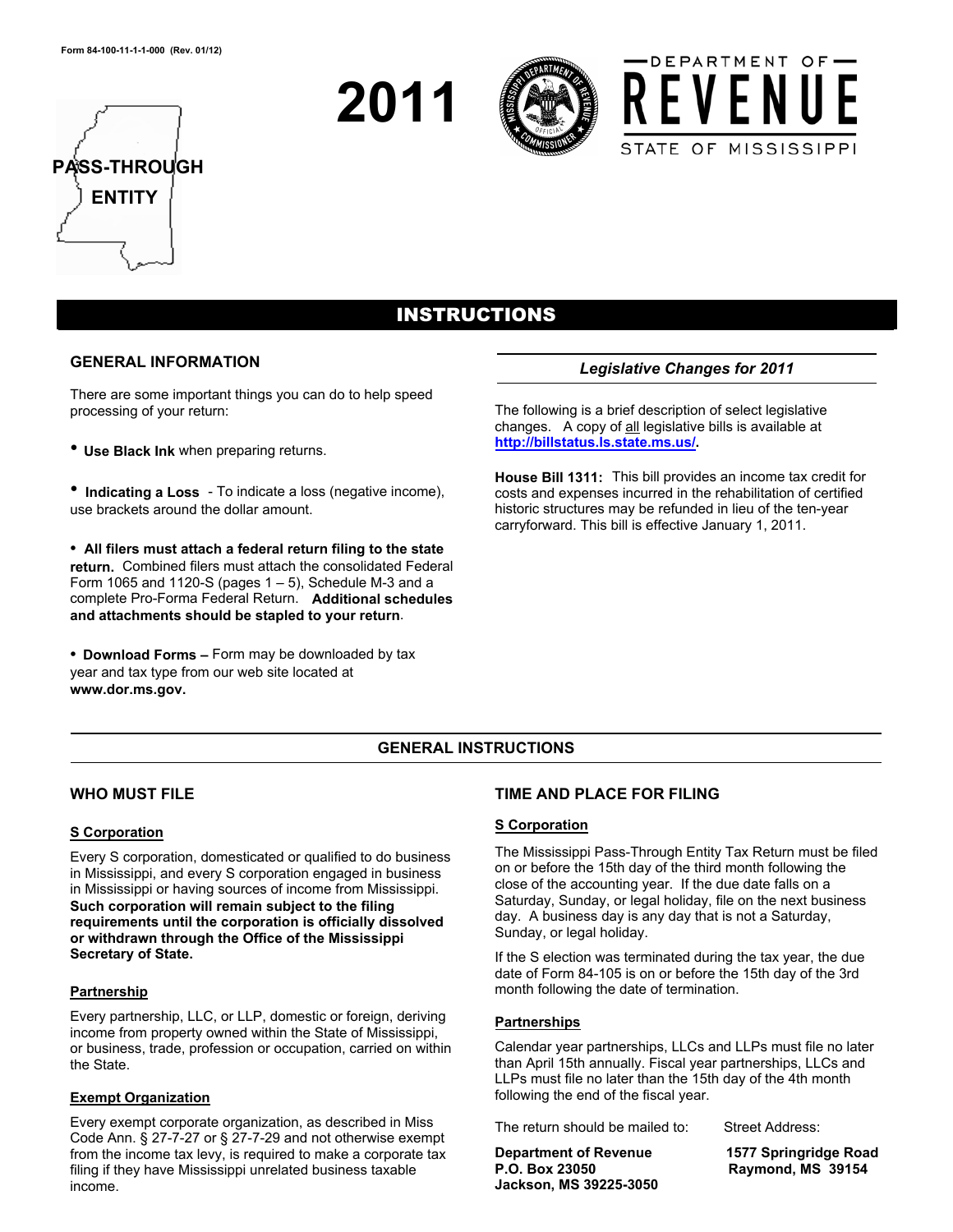# **DEFINITIONS**

### **S Corporation**

"S corporation" means a corporation for which a valid election under section 1372(a) of the Internal Revenue Code is in effect. A corporation must file Form 84-105, Mississippi Pass-Through Entity Tax Return, if (a) it elected to be an S corporation by filing Federal Form 2553, (b) the IRS accepted the election, and (c) the election remains in effect. **Do not file Form 84-105 until the corporation has been notified by the IRS that the Federal election has been accepted.** 

An S corporation is not subject to income tax imposed by Miss Code Ann. § 27-7-5, but may be subject to withholding requirements as explained under "Payment of Tax" on the following page. Also, every S corporation domesticated or qualified to do business in Mississippi is subject to the measure of the franchise tax levy.

Foreign S corporations engaged in business in Mississippi or having sources of income in this state who have not qualified to transact business in this state through the offices of the Secretary of State are subject to the measure of the franchise tax levy.

#### **Termination of Election**

Once the election is made to be treated as an S corporation, it stays in effect until it is terminated. Mississippi considers the election to be terminated at such time as the election is considered terminated for Federal purposes.

#### **Partnership**

The term "partnership" includes a syndicate, group, pool, joint venture or other unincorporated organization through or by means of which any business, financial operation or venture is carried on, and which is not within the meaning of a corporation or a trust or estate.

A domestic or foreign limited liability company (LLC) is classified as an entity for purposes of Mississippi income tax laws in the same manner as the entity is classified for federal income tax purposes. If an LLC is treated as a partnership for federal income tax purposes, it will file as a partnership for Mississippi purposes. If an LLC is treated as a corporation for federal income tax purposes, it will file as a corporation for Mississippi income and franchise tax purposes.

In these instructions, all three entities (partnership, LLC, and LLP) may, at times, be referred to as "partnerships", and partner/members referred to as "partners".

### **FILING ELECTRONIC RETURNS**

Tax preparers have the ability to file Pass-Through Entity Tax Returns electronically. Please visit www.dor.ms.gov for more information.

### **PERIOD COVERED BY THE RETURN**

Returns shall be filed on the basis of the 12-month accounting period established by the pass-through entity for Federal income tax purposes which generally will be on a calendar year basis. If the return is for a fiscal year or a short tax year, fill in the tax year space at the top of the return.

### **PAYMENT OF TAX**

Pass-Through Entities do not pay tax on its income but "passes through" any profits (losses) to its shareholders/partners (owners). Owners must include pass-

through items on their income tax returns. Individual owners are subject to tax upon their distributive share of passthrough entity net income, whether it is distributed to them or not. A non-resident individual, who is a member of a passthrough entity owning property or doing business in the State of Mississippi, is subject to tax on his share of the passthrough entity net income, whether distributed or not.

If the pass-through entity does business both within and without the state, it will be necessary to compute the income (loss) of the pass-through entity from sources within the state in order to determine the amount of income taxable to, or the amount of the loss deductible by, the non-resident owners.

The non-resident shareholder/partner is subject to tax only on such share of his income, whether or not distributed, as is assignable to Mississippi.

#### **S Corporation**

An S corporation may elect to file a composite return and make composite payments of tax on behalf of some of its nonresident shareholders. In general, any nonresident individual may elect to be included in a composite filing. For more information on filing a composite return see page 10. **If a nonresident is going to file a Mississippi nonresident individual tax return he or she must not be included in a composite return, but should separately pay estimated taxes as an individual using voucher Form 80-300.** 

#### **Non-Resident Income Tax Agreement**

All nonresident shareholders of Mississippi S corporations are required to execute an agreement (a) to file a return and to make timely payment of all taxes imposed on the shareholder by the state of Mississippi with respect to the income of the S corporation, and (b) to be subject to personal jurisdiction in this state for purposes of the collection of income taxes, together with related interest and penalties, imposed on the shareholder by this state with respect to the income of the S-Corporation.

Form 84-380, Nonresident Income Tax Agreement, should be filed with the S-Corporation and maintained by the S-Corporation as a part of its permanent tax files. This form should not be sent with the pass-through entity return.

In the event, the S corporation fails to obtain the agreement of a nonresident shareholder indicated above or in the event a nonresident shareholder fails to file a return and to make timely payments of all taxes imposed on the shareholder by this state, the S corporation shall make a payment to the state in an amount equal to the highest marginal tax rate in effect under Miss Code Ann. § 27-7-5 (5%) multiplied by the shareholder's pro rata share of the income attributable to the state reflected on the corporation's return for the taxable period.

### **Partnership**

In the event the individual partners fail to report and pay the taxes imposed according to Miss Code Ann. § 27-7-25, the partnership and the general partners shall be jointly and severally liable for said tax liability and shall be assessed accordingly. However, the partnership and/or general partners shall not be liable if the partnership withholds five percent (5%) of the net gain or profit of the partnership for the tax year and remits the same to the Commissioner.

Partnerships electing to report tax on partnership net income in this manner should request Form 84-387, Partnership Income Tax Withholding Voucher. Partners with tax remitted to the Department of Revenue through partnership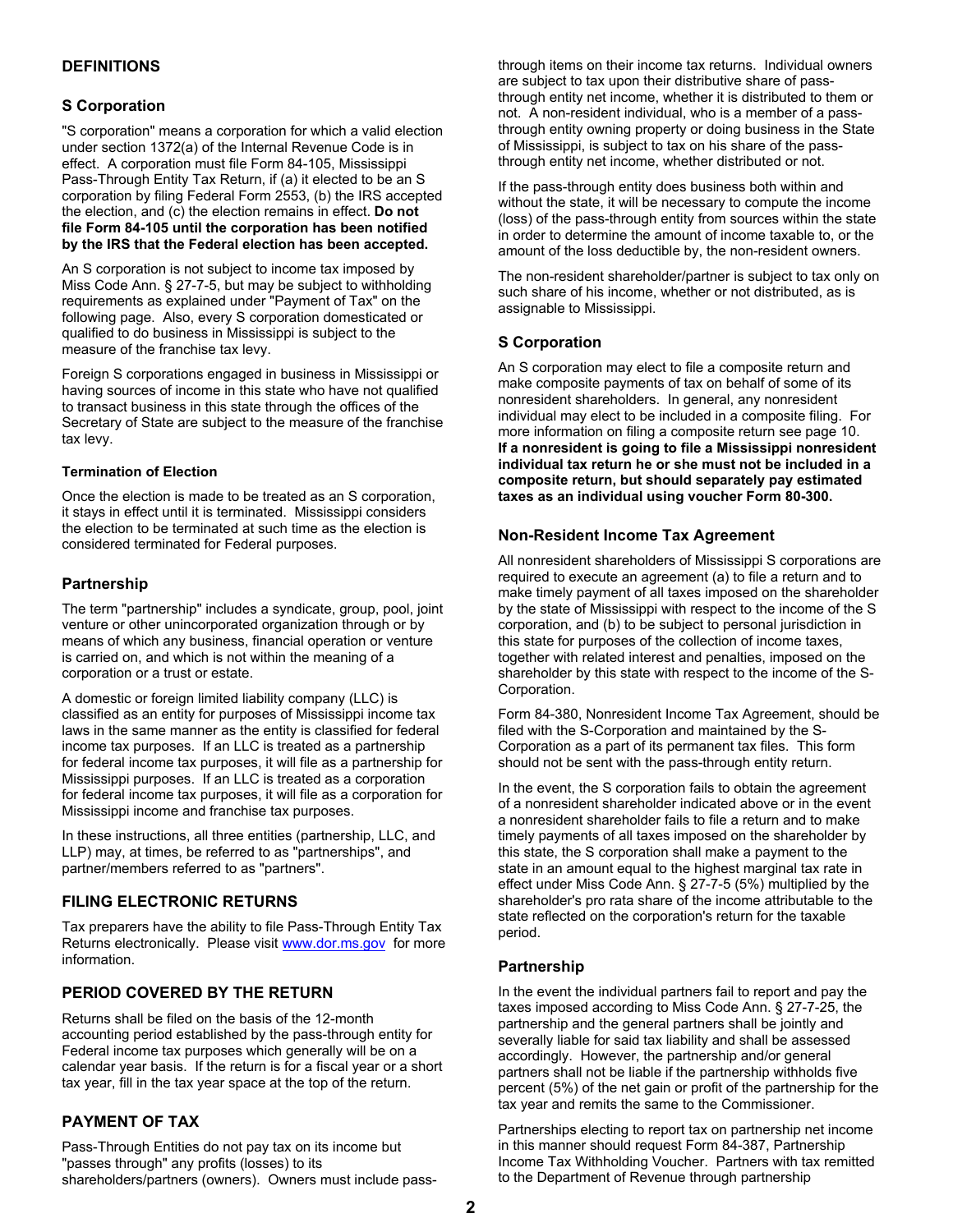withholding should claim the amount as estimated tax on his or her individual income tax return. Form 86-387 should be provided to the partner by the partnership showing the correct amount withheld.

A partnership that has income from sources within and without Mississippi should withhold from Mississippi source income only. The Commissioner may allow composite return filing by a partnership. Instructions for filing a composite return are shown on page 10 and 11.

# **PAYMENT OPTIONS**

• **Pay Online -** Go to www.dor.ms.gov , click on **Taxpayer Access Point (TAP)** and follow the instructions for paying online. You may also view and update account information through TAP.

• **Pay By Check/Money Order - Make your check or money order payable to the Department of Revenue** with a payment coupon and mail both the check/money order and coupon to P.O. Box 23075, Jackson, MS 39225-3075. Write the identification number on the check or money order.

#### • **Pay by credit card or electronic check**

Call 1-800-272-9829, or go to www.officialpayments.com. There is a 2 ½ % fee for credit cards, or a \$3.00 fee for Echecks charged by Official Payments. Visa, Master Card, Discover and American Express cards are accepted. The jurisdiction code for Mississippi is 3400.

### **EXTENSION OF TIME TO FILE RETURN**

Taxpayers having a tax liability who request an extension of time must remit the tax due with their Mississippi application for extension. Pass-through entities may submit Form 83-180 on or before the due date of their returns, including remittance for any remaining tax liability, and receive an automatic extension of time to file their tax returns.

#### **THE AUTHORIZED EXTENSION OF TIME TO FILE DOES NOT EXTEND THE TIME FOR PAYMENT OF THE INCOME OR FRANCHISE TAX DUE. INTEREST AND PENALTY SHALL APPLY ON ANY UNDERPAYMENT OF TAX.**

If no tax liability exists on the due date of the return, the Commissioner may recognize an extension of time authorized and granted by the Internal Revenue Service for the filing of annual income tax returns.

### **WHO MUST SIGN**

### **S Corporation**

The return must be signed by the president, vice president or other officer of the s corporation. A receiver, trustee, or assignee must sign any return which he/she is required to file on behalf of an S corporation.

### **Partnership**

The return must be signed by one general partner or limited liability company member. If a receiver, trustee in bankruptcy, or assignee controls the organization's property or business, that person must sign the return.

## **INTEREST AND PENALTY PROVISIONS**

**Late Payment** - Interest at the rate of 1% per month from the regular due date until paid, is due on the amount of unpaid tax whenever such is not paid on the regular due date, even though an extension of time to file the return has been granted or authorized. The penalty imposed for failure to pay the tax when due is 1/2% per month based on tax not paid by the due date not to exceed 25% in the aggregate.

**Late or Non-Filer** - Penalties are imposed for failure to file a return when due. The penalty imposed for failure to file a return is 5% per month not to exceed 25% in the aggregate. Such failure to file a return penalty shall not be less than \$100 for income tax.

**Incomplete Returns** - A s corporation that does not file a complete return or does not file a return within the prescribed time may be subject to a penalty of \$25 per required attachment or schedule up to a maximum of \$500 per return.

**To be a complete return** , a return should contain all the requisite general information, as well as, all summary tax information and the basic back up schedules. Examples of the required general information are complete name, current address, ID number, officer information and signature, and other information relating to the filing entity as requested on page 2 of Form 84-105.

**Examples of the summary tax information** are the front page of the return, the computation of net income, the franchise tax schedules, the computation of the apportionment factor (if income is apportioned), the balance sheet, non-business income schedule, the direct accounting income statement (if applicable), schedules showing the computation of any tax credit taken (such as jobs credit) and Schedule K reflecting information pertaining to shareholders' distributive shares of income and deductions.

**Examples of the basic backup schedules** are details of other additions or other deductions as requested on the computation of net income schedule, details of other additions or other deductions as requested on other statements made a part of the return, details of other assets, and details of other current liabilities and other liabilities in the balance sheet as are normally included with the federal return.

The purpose of this penalty provision is to ensure that sufficient information is disclosed on the return. If major schedules (such as the balance sheet) are omitted or incomplete, or if schedules are consistently omitted or incomplete, then the penalty will be imposed. The more severe or consistent the omission, the more likely it is that the penalty will be imposed.

# **RATES OF TAX**

(a) **Franchise tax (S Corporation Only)** - \$2.50 per \$1,000, or fractional part thereof, of capital, surplus, undivided profits and true reserves employed in Mississippi **(Minimum tax of \$25)**.

(b) **Income Tax (Composite)** - 3% on the first \$5,000 of taxable income, 4% on the next \$5,000 of taxable income, and 5% on taxable income in excess of \$10,000.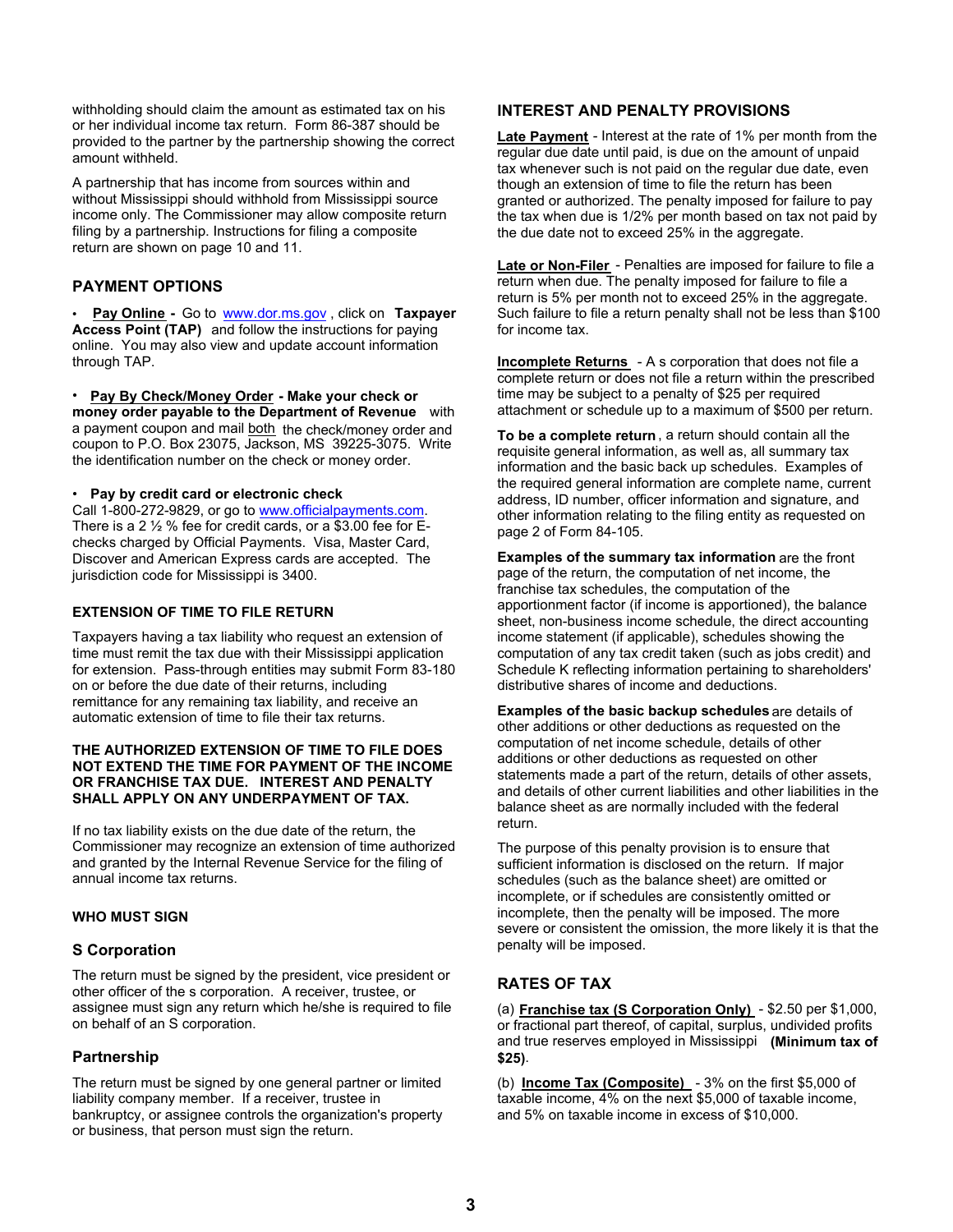# **S Corporation**

### **Franchise Tax Instructions**

The franchise tax is measured by the value of capital used, invested or employed in the exercise of any power, privilege or right enjoyed by the corporation within Mississippi. The mode of measurement is the amount of capital of the corporation employed or so situated as to be privileged to be employed in the state. In determining the amount of capital, the net book value as regularly employed in conducting the affairs of the corporation shall be accepted as prima facie correct as to the true capital of the corporation, except where the Commissioner determines that the book value does not properly reflect capital employed in this state and in that situation the Commissioner's determination of capital shall be prima facie correct.

Form 84-110, S-Corporation Franchise Tax Schedule, must be completed by all s corporations indicating the amount of capital of the corporation. All reserves that do not represent definitely known and fixed liabilities must be considered as elements of capital of the corporation. Amounts designated for payment of dividends may not be excluded unless such amounts have been definitely and irrevocably placed to the credit of the stockholder, subject to withdrawal on demand. Sums representing debts, notes, bonds, mortgages due and payable, depreciation reserves, bad debt reserves, or reserves representing valuation accounts may be excluded (unless between affiliated companies or shareholders).

### **Attention: Multistate Taxpayers**

**Lines 10 through 13 of Form 84-110** must be completed by multistate corporations doing business both within and without Mississippi. Total capital of a multistate corporation is apportioned to Mississippi in the ratio that real and tangible personal property owned in Mississippi and gross receipts from business carried on in Mississippi bears to the total real and tangible personal property owned by the corporation and gross receipts wherever located and from wherever received. The amount of capital apportioned to Mississippi is computed on **line 14, Form 84-110**.

The section of Form 84-110 concerning the assessed values of all real and personal property in Mississippi must be completed by all s corporations. Miss Code Ann. § 27-13-9 and § 27-13-13, provide that the amount of the determined capital in Mississippi shall in no case be less than the assessed value of the Mississippi property of the corporation for the year preceding the year in which the return is due.

Taxable capital is calculated on **lines 16 through 19 of Form 84-110**. The amount of taxable capital shown on **line 19** should be entered on line 1, Form 84-105.

#### **Treatment of A QSSS and Its Owner - Income and Franchise Taxes**

A federal election to be treated as a Qualified Subchapter S Subsidiary (QSSS) is considered an election for state purposes and as such the QSSS will be treated the same for state income and franchise tax purposes. Thus the QSSS's activity is treated as a division of its parent S Corporation for federal income tax purposes and will be treated in the same manner for state income and franchise tax purposes.

A parent S corporation that is required to file and report for Federal income tax purposes on the activity conducted in Mississippi by its QSSS is considered doing business in Mississippi for both income and franchise tax purposes and shall include the activity of the QSSS when making income

#### and franchise tax return filings to this state. **The QSSS will not make separate return filings.**

An S corporation, that does not have a QSSS election in effect, will make return filings in the same manner as any other S corporation. An S corporation is subject to the franchise tax and must compute its Mississippi income. Unless a composite return election is in effect, each shareholder will make a filing to this state reporting its Mississippi taxable income and, if a corporation, will make at least the minimum franchise tax payment.

# **Partnership**

#### **Treatment of a SMLLC and Its Owner – Income Taxes**

A Single Member Limited Liability Company (SMLLC) that is disregarded for federal reporting purposes will, likewise, be disregarded for state reporting purposes.

The SMLLC's activity in this state will be reported by the owner of the SMLLC when making its return filings. A corporate owner of an SMLLC will make income and franchise tax return filings based on its activities and the activities of any disregarded entities. If the owner of the SMLLC is itself an SMLLC or other type of disregarded entity, then such amounts will be reported by the ultimate owners which are not disregarded entities.

### **INSTRUCTIONS FOR COMPUTING TAXABLE INCOME**

Generally, all domestic and foreign pass-through entities having income from sources within Mississippi must complete Form 84-122, Computation of Net Taxable Income Schedule, which makes adjustments for additions to and deductions from Federal ordinary income due to differences in Federal and Mississippi laws, in arriving at the net income (loss) for State purposes.

### **Total Assignment of Income**

If the business activity in respect to any trade or business of the pass-through entity occurs within this state, and if by reason of such business activity the pass-through entity is not taxable in another state, the total net income (loss) of the pass-through entity is assigned to Mississippi.

### **Direct or Separate Accounting Method**

Producers of Mineral or Natural Resource Products and construction contractors are required to use direct accounting in computing their taxable income to this state. For more details see Title 35, Part III, Subpart 08, Chapter 06 of the Miss Admin Code. Other taxpayers may not employ a direct accounting method unless they have obtained written authority from the Commissioner to do so.

#### **Apportionment of Business Income**

If the business activity in respect to any trade or business of a taxpayer occurs both within and without this state, and if by reason of such business activity the taxpayer is taxable in another state, the portion of the net income (loss) arising from such trade or business which is derived from sources within this state, shall be determined by apportionment in accordance with the formulas prescribed by Title 35, Part III, Subpart 08, Chapter 06 of the Miss Admin Code unless prescribed otherwise. In such case, the taxpayer must complete Form 84-125, Mississippi Business Income Apportionment Schedule. Multistate contractors use Form 84-124.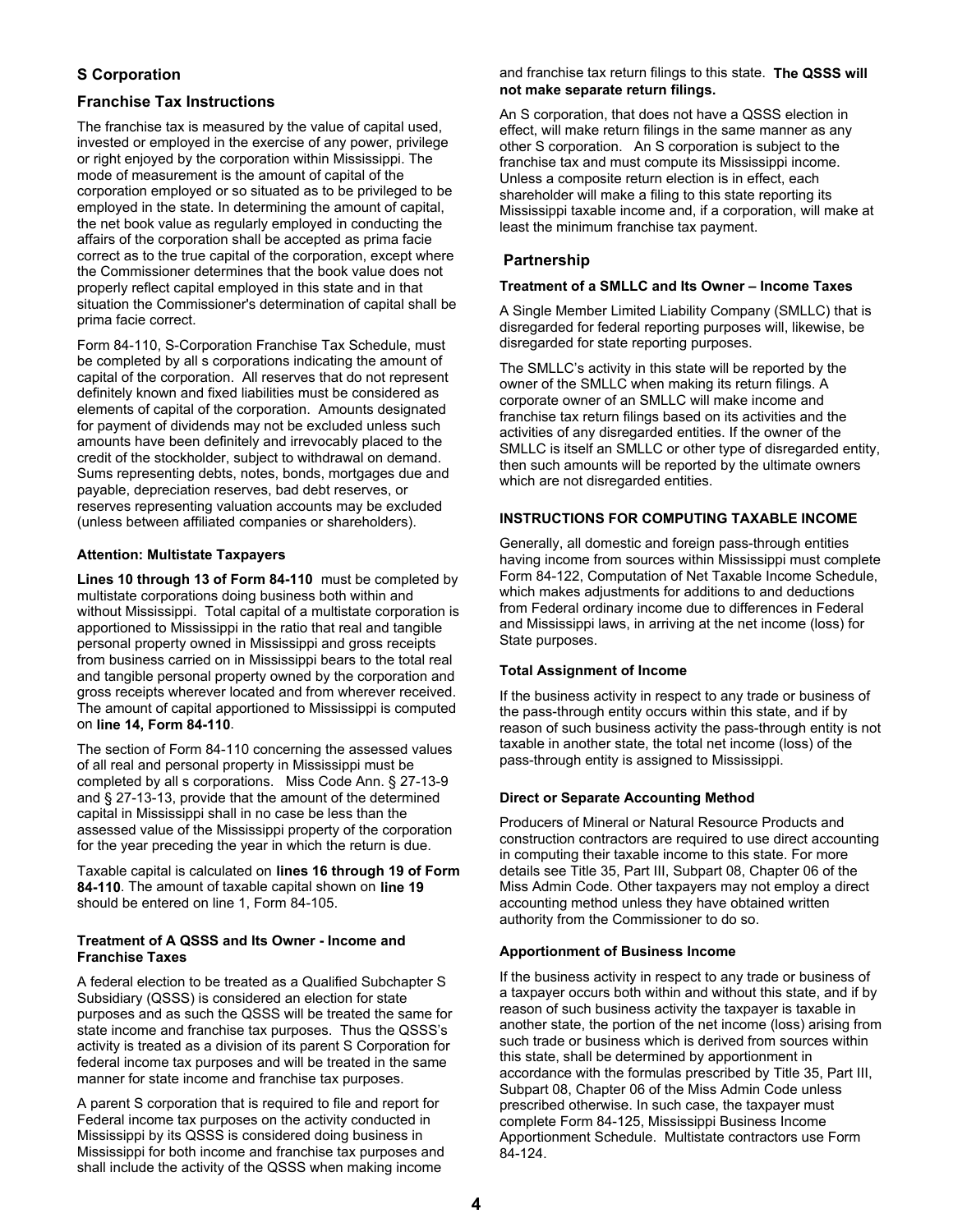#### **Allocation of Nonbusiness Income**

Nonbusiness income (loss) shall be allocated by multistate corporations within and without this state in accordance with the provisions of Title 35, Part III, Subpart 08, Chapter 06 of the Miss Admin Code.

#### **INSTALLMENT SALES**

Mississippi does not follow federal rules concerning installment sales. Gain from the sale of casual property will be recognized in the year of sale. However, tax on the gain may be deferred.

Deferred taxes are generally paid as the proceeds from the sale are received. However, the following will result in acceleration of payments.

**1.** Transfer, disposition, sale, or disposal of the note in any manner will result in deferred tax payments becoming immediately due and payable.

**2.** Liquidation, dissolution, withdrawal from this state, and certain merger transactions will result in deferred tax payments becoming immediately due and payable.

**3.** Failure to comply with the necessary filing requirements.

Taxpayer's who elect the installment method for federal income tax purposes should include as a part of their return filing both a Federal Form 6252 and a schedule of any differences between the federal and Mississippi amounts.

#### **DEDUCTIBILITY OF CERTAIN INTANGIBLE EXPENSES AND RELATED INTEREST EXPENSES INCURRED WITH RELATED MEMBERS**

A taxpayer will be required to add back to its computation of net income:

**1.** Intangible expenses and costs and interest expenses and costs in relation to or in connection with the direct or indirect maintenance or management, ownership, sale, exchange, or other disposition of intangible property,

**2.** Royalty, patent, technical, and copyright fees, licensing fees, and other similar expenses,

**3.** Expenses and costs associated directly or indirectly with factoring transactions or discounting transactions. Intangible property includes patents, patent applications, trade names, trademarks, service marks and similar types of intangible assets.

### **Limitations**

The adjustment will not apply to such portion of intangible expenses and costs and interest expenses and costs which are not with a related member or the related member is not primarily engaged in the acquisition use maintenance, management, ownership, sale, exchange or other disposition of intangible property and the transaction(s) were done for a valid business purpose.

# **ARMS-LENGTH TRANSACTIONS**

The state definition of "arms-length" is not tied to that of the Federal definition. See Miss Code Ann. § 27-7-9(j)(6). The Commissioner can adjust a transaction when income has been shifted between related parties and/or taxes have been avoided in this state.

#### **LONG TERM CAPITAL GAINS FROM SALES OF STOCK/INTEREST IN DOMESTIC (MISSISSIPPI) CORPORATIONS, LIMITED PARTNERSHIPS OR LIMITED LIABILITY COMPANIES**

Gains from the sale of certain stocks in domestic entities are not recognized as a part of income. However, the gain must be reduced by losses from the sale of certain stocks in domestic entities if the losses were incurred in the year of the gain or within the two years preceding or subsequent to the gain. See Miss Code Ann. §27-7-9(f)(10).

#### **CAPITAL LOSS CARRYBACKS/CARRYFORWARDS**

Capital losses may be deducted only to the extent of capital gains. Capital losses may not be used to offset the gains of another member in a combined group filing. Any unused capital losses are carried back three years and forward five years. The definition of capital loss carryover, capital loss carryback, short-term capital loss, long-term capital loss, and similar terms are the same as for federal income tax purposes. Form 84-155 must be attached showing the carryback and carryover of capital losses.

### **EXTRATERRITORIAL INCOME**

Mississippi has not adopted Federal provisions related to Extraterritorial Income Exclusion. The amount related to this exclusion of income on the Federal Return must be added back in the Mississippi income tax return prior to the apportionment of income. The proper placement for this Mississippi adjustment to federal income on Form 84-122 on the line titled "Other Additions Required by Law". A copy of Federal Form 8873 should be attached to the Mississippi return when this adjustment is being made for federal purposes.

In addition, a FSC (foreign sales corporation) that is organized under the laws of a U.S. territory is treated as a domestic corporation and, thus, dividends received from it are considered apportionable business income.

#### **BUSINESS INCOME OF PRODUCERS OF MINERAL OR NATURAL RESOURCE PRODUCTS**

Taxpayers engaged in the trade or business of producing oil, gas, other liquid hydrocarbons, sulfur, coal, sand, gravel and other mineral or natural resource products, except timber, shall determine Mississippi net business income from such activity on a direct or separate accounting basis.

The Mississippi gross business income from the production of mineral or natural resources shall include: (a) Sales of natural or mineral resources produced in Mississippi and sold in this state; (b) the market value, at the time of transfer, of all natural or mineral resources produced in this state and transferred by the taxpayer to another state for sale, refining, processing or manufacturing, provided that if the natural or mineral resources are sold by means of an "arms-length" transaction prior to refining, processing or manufacturing, the market value prescribed herein shall not exceed the selling price; and (c) the market value at the time of transfer, of all natural or mineral resources produced by the taxpayer in Mississippi and transferred to a refinery, processing plant, or manufacturing facility of the taxpayer in Mississippi.

A natural resource product shall be deemed to be sold in Mississippi if it is located in this state at the time title thereto passes to the purchaser. In the absence of specific proof of value of natural resources at the time of transfer from the state, the value of natural resources at the time of production shall be determined in accordance with the methods prescribed for the determination of "gross income from the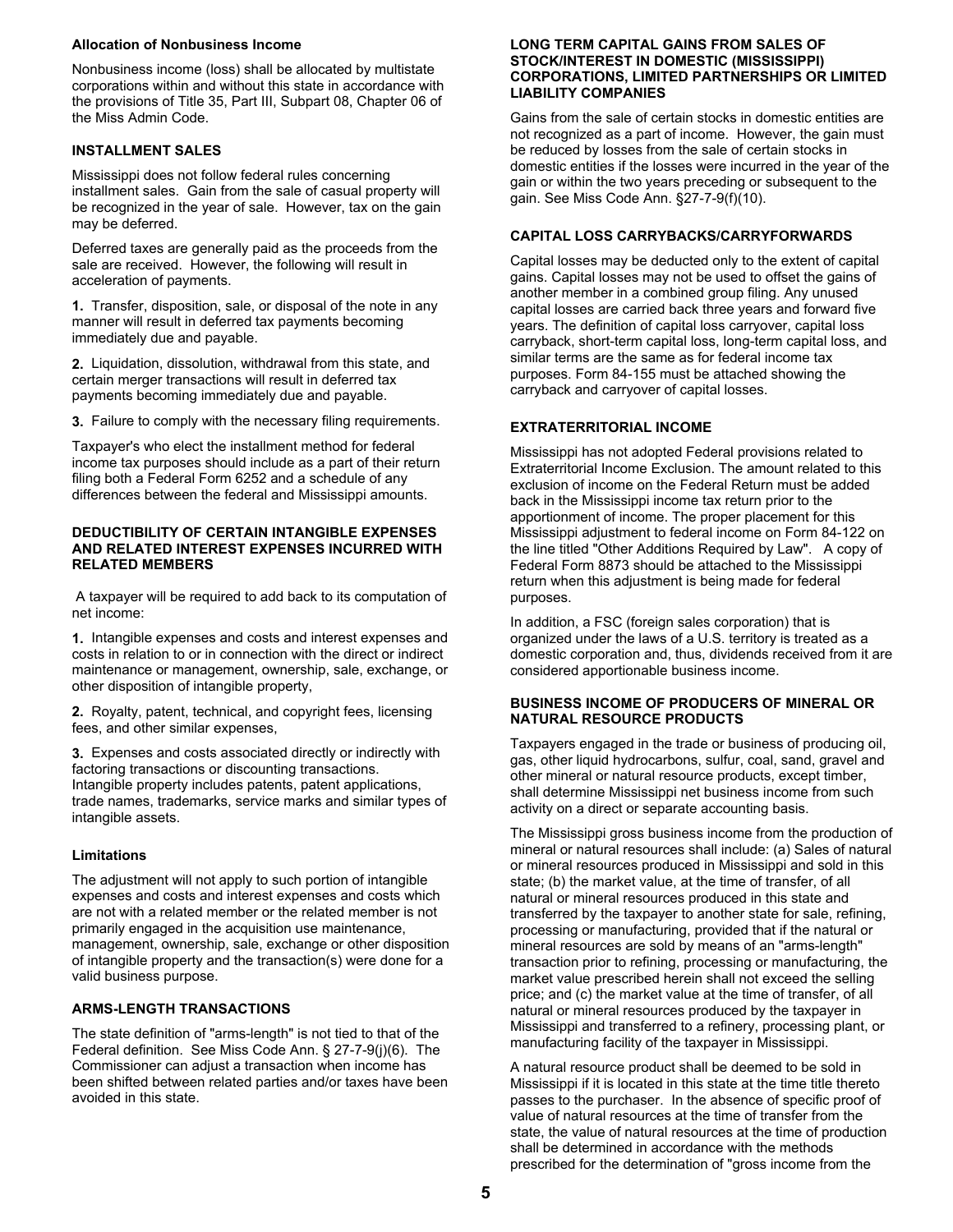property" for purposes of percentage depletion for federal income tax purposes.

#### **UNRELATED BUSINESS TAXABLE INCOME OF OTHERWISE EXEMPT ORGANIZATIONS**

For tax years beginning on or after January 1, 2002, every exempt organization, as described in Miss Code Ann. § 27- 7-27 or § 27-7-29 and not otherwise exempt from the income tax levy (federal & state agencies, etc.), is required to file an income tax return with this state if the organization:

**1)** earns or receives unrelated business taxable income as determined under IRC Section 512 or is an ESOP with an interest in an "S" corporation, and

**2)** is a resident of this state, doing business in this state, or receiving income from sources within this state.

**Corporate organizations** file Form 83-105 and any necessary supplemental schedules.

**Trust organizations** file Form 81-110 and any necessary supplemental schedules. In computing taxable income, enter on line 1 of Form 84-122 (line 1, page 2 of Form 81- 110 for trust organizations) the amount of unrelated business taxable income before any net operating loss and specific deduction as reported on Federal Form 990-T. A complete and signed copy of Federal Form 990-T must be attached to the back of the Mississippi schedules as a part of the return filing. Make any necessary adjustments for income/expenses otherwise included/excluded under the income tax laws of this state such as income from sources without this state, add-back of nondeductible income taxes, etc.

Exempt corporate organizations required to file Form 84-105 which are not subject to the franchise tax levy should leave lines 1 through 4 blank.

Corporate organizations with unrelated business taxable income are subject to the same estimated payment requirements as other corporate taxpayers. Corporate organizations must make all required tax payments by the 15th day of the third month following the close of the tax year. While the filing deadline is also the 15th day of the third month following the close of the tax year, an automatic sixmonth filing extension is granted. If a taxpayer files an extension for federal tax purposes, the Mississippi filing deadline will be extended through the date of the federal extension as well.

Trust organizations, including employee and retirement trusts having unrelated business taxable income must file Form 81-110. Employee Stock Ownership Plans that receive Mississippi income as a shareholder in an "S" corporation must include such income as a part of Mississippi taxable income. The source of the income is determined by the "S" corporation's activities and is reported on Form 84-132 to the ESOP shareholder.

Trust organizations must make all required tax payments by the 15th day of the fourth month following the close of the tax year. Generally, if a filing extension is granted for federal tax purposes, it will be granted for state purposes as well. A copy of the federally approved extension must be attached with the return filing.

### **INCENTIVE CREDITS**

Incentive credits arising at the s corporation, partnership, LLC or LLP level are passed through to the shareholders, partners/interest owners based on their percentage of ownership in the entity earning the credit.

#### **As a general rule, the credit passed through to the shareholder, partner/interest owner can be applied only to the income tax attributable to the shareholder's, partner's/interest owner's income derived from the entity earning the credit.**

In the case of a Mississippi resident who is a partner in a multistate s corporation or partnership, credits passed through from the s corporation or partnership may be used to offset only the amount of income tax attributable to the owner's share of pass-through entity income assigned to Mississippi. For any of these credits to be allowed, schedules must be attached showing the computations. Form 84-401, Income Tax Credit Summary, should be completed and attached as a part of the return.

#### **The following is a brief description of the major credits allowed under State statutes:**

#### **Jobs Tax Credit**

A credit is allowed for increasing employment levels in certain types of business. The business must be primarily engaged in manufacturing, processing, warehousing, distribution, wholesaling, or research and development; or designated by rule and regulation by the Mississippi Development Authority as air transportation and maintenance facilities, final destination or resort hotels having a minimum of 150 quest rooms, recreational facilities that impact tourism, movie industry studios, telecommunications enterprises, data or information processing enterprises or computer software development enterprises or any technology intensive facility or enterprises.

The amount of the credit is based on the number of new jobs created and the county where the jobs are created. The credit is good for a period of five (5) years. This credit may be used in combination with any of the other credits. However, the total of the Jobs Tax Credit is limited to 50% of the income tax liability attributable to the income derived from operations in this state for that year. Any credit claimed but not used in a taxable year may be carried forward for 5 years.

Effective January 1, 2005, the calculation of the credit was changed to a percentage of payroll for new full-time jobs:

| County Ranking                     | Avg. Min. Inc. of Jobs | Percentage of<br>Payroll<br>2.5% |  |
|------------------------------------|------------------------|----------------------------------|--|
| Tier One<br>(Developed)            | 20 or More             |                                  |  |
| Tier Two<br>(Moderately Developed) | 15 or More             | 5%                               |  |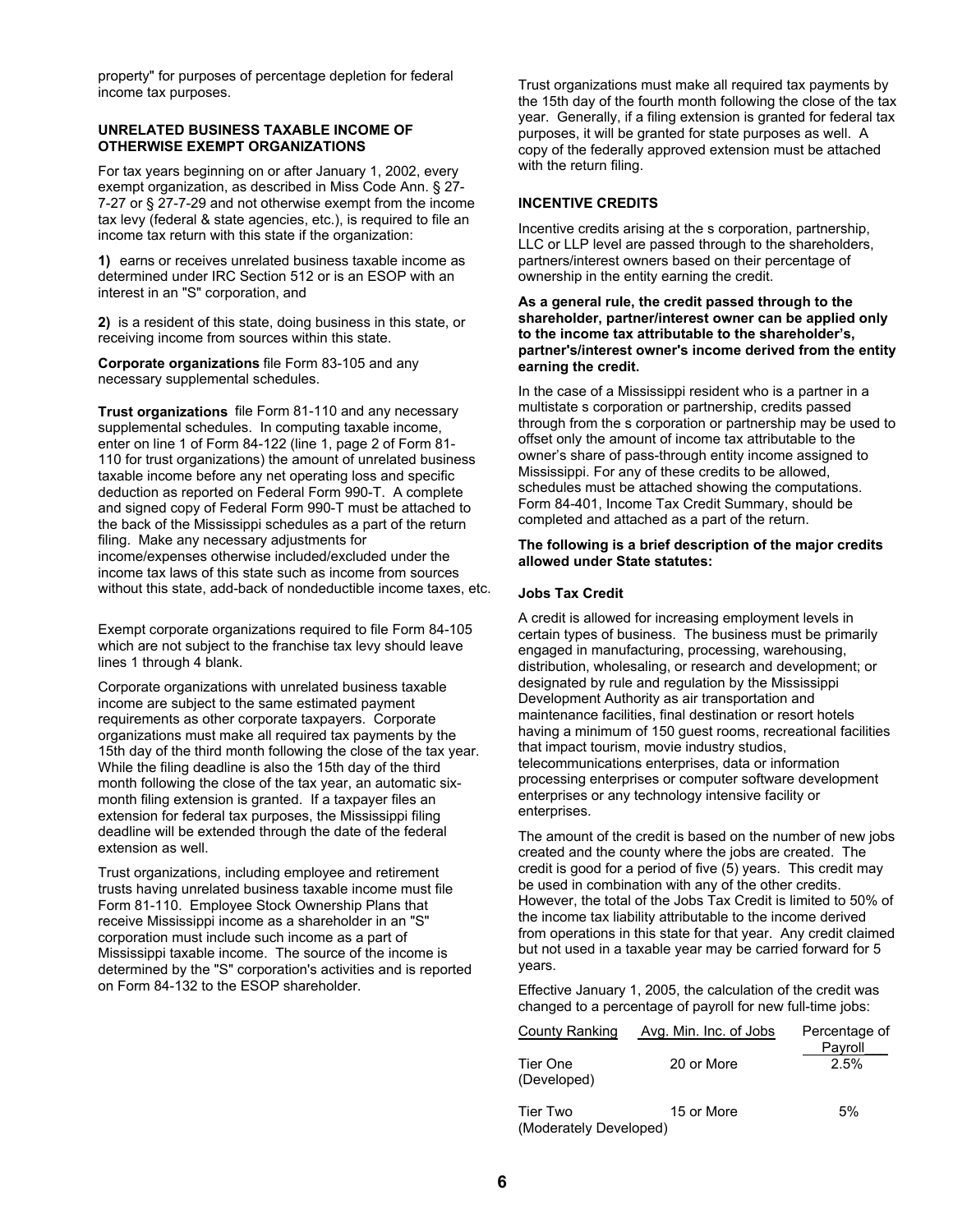| County Ranking    | Avg. Min. Inc. of Jobs | Percentage of |  |
|-------------------|------------------------|---------------|--|
|                   |                        | Payroll       |  |
| <b>Tier Three</b> | 10 or More             | 10%           |  |
| (Less Developed)  |                        |               |  |

The number of jobs must be created within one (1) year and is measured at the end of the fiscal year. They cannot be accumulated over several years. The credit is available for each net new full-time job created as long as the minimum number has been achieved and maintained. The credit is for full-time positions only. You cannot combine part-time jobs to add up to a full-time job. The credit is based on filled positions and the employees must be employed in this state and subject to Mississippi Withholding Tax. Form 83-450, New Jobs Credit Schedule, must be completed and attached to the return. Please attach to this form, a schedule listing the new full-time jobs created (titles/pins, date created and payroll amount for the year).

### **Skills Training Credit**

A credit is allowed for certain employer-sponsored basic skill training and retraining programs. The credit allowed is 50% of qualified expenses not to exceed 50% of the income tax liability. Any excess credit will not be refunded, but can be carried forward for up to five (5) years. In addition, the credit shall not exceed \$2,500 per employee per year. The job training and retraining tax credit shall be in addition to all other tax credits heretofore granted by the laws of this state. The repeal date on this provision is extended to July 1, 2012.

#### **Mississippi Business Finance Corporation Revenue Bond Service Credit**

Only debt service paid on revenue bonds issued by the Mississippi Business Finance Corporation to finance economic development projects to induce the location of manufacturing facilities within this state can be taken as a credit. This credit can be used against the taxes due from the income generated by or arising out of the economic development project. For more information on the benefits of this program contact: Mississippi Development Authority, P.O. Box 849, Jackson, MS 39205-0849.

### **Ad Valorem Inventory Tax Credit**

This is an income tax credit for manufacturers, distributors and wholesale or retail merchants for a certain amount of ad valorem taxes paid on commodities, goods, wares and merchandise held for resale. The credit may be claimed only in the year in which the ad valorem taxes are paid and may be claimed for each location where such commodities, products, goods, wares and merchandise are found and upon which the ad valorem taxes have been paid. The tax credit for each location on which ad valorem taxes have been paid, shall not exceed the lesser of \$5,000 or the amount of income taxes attributable to such location.

The act also provides that any ad valorem taxes paid by a taxpayer that is applied toward the tax credit may not be used as a deduction by the taxpayer for state income tax purposes.

**A COPY OF THE TAX RECEIPT FROM THE COUNTY THAT SHOWS THE INVENTORY VALUATION AND A SCHEDULE SHOWING THE CALCULATION OF THE AD VALOREM TAX PAID BASED ON THE VALUATION MUST BE ATTACHED TO THE RETURN.**

#### **Export Port Charges Credit**

An income tax credit is authorized for taxpayers that utilize the port facilities at state, county, or municipal ports. The income tax credit is equal to the total export cargo charges paid by the taxpayer for: (a) receiving in the port; (b) handling to a vessel; and (c) wharfage. The credit provided shall not exceed 50% of the amount of tax imposed upon the taxpayer for the taxable year reduced by the sum of all other credits. Any unused portion of the credit may be carried forward for the succeeding 5 years. The maximum cumulative credit that may be claimed by a taxpayer pursuant to this act beginning January 1, 1994 and ending July 1, 2012 is limited to \$1,200,000.

### **Import Port Charges Credit**

An income tax credit is authorized for taxpayers that utilize the port facilities at state, county, or municipal ports for the import of cargo. To be eligible, a taxpayer must locate its United States headquarters in Mississippi on or after January 1, 2005, employ at least five (5) permanent full-time employees who actually work at such headquarters and have a minimum capital investment of Five Million Dollars (\$5,000,000.00) in Mississippi. The income tax credit is equal to the charges paid by the taxpayer for: (a) receiving in the port; (b) handling to a vessel; and (c) wharfage. The credit provided shall not exceed 50% of the amount of tax imposed upon the taxpayer for the taxable year reduced by the sum of all other credits. Any unused portion of the credit may be carried forward for the succeeding 5 years. The maximum cumulative credit that may be claimed ranges between \$1,000,000 (one million) and \$4,000,000 (four million) depending on the number of permanent full-time employees of the taxpayer.

# **Reforestation Tax Credit (RTC)**

This credit, based on the costs incurred for certain approved reforestation practices, is an amount equal to the lesser of fifty percent (50%) of the actual cost of approved practices or fifty percent (50%) of the average cost of approved practices as established by the Mississippi Forestry Commission. In any taxable year, the maximum amount of RTC shall not exceed the lesser of (\$10,000) or 6 the amount of income tax imposed upon the eligible owner for the taxable year reduced by the sum of all other credits allowable to the eligible owner. The lifetime maximum reforestation tax credit that an eligible owner may utilize is (\$10,000) in the aggregate. Effective January 1, 2007, the lifetime maximum RTC that an eligible owner may utilize is \$75,000.00. Any unused portion of the RTC may be carried forward to succeeding years. Reforested acreage on which the eligible owner receives any state or federal cost share assistance funds to defray the cost of an approved reforestation practice is not eligible for the RTC. The RTC is not available to private corporations which manufacture products or provide public utility services of any type or any subsidiary of such corporations.

# **Broadband Technology Credit (BTC)**

A tax credit is provided for telecommunications enterprises making investments in equipment used in the deployment of broadband technologies. The credit applies to both income and franchise taxes. The credit is a percentage of the cost of the investments incurred after June 30, 2003 and before July 1, 2013. The percentage applied is 5%, 10%, and 15% for Tier 1, Tier 2, & Tier 3 counties respectively. For more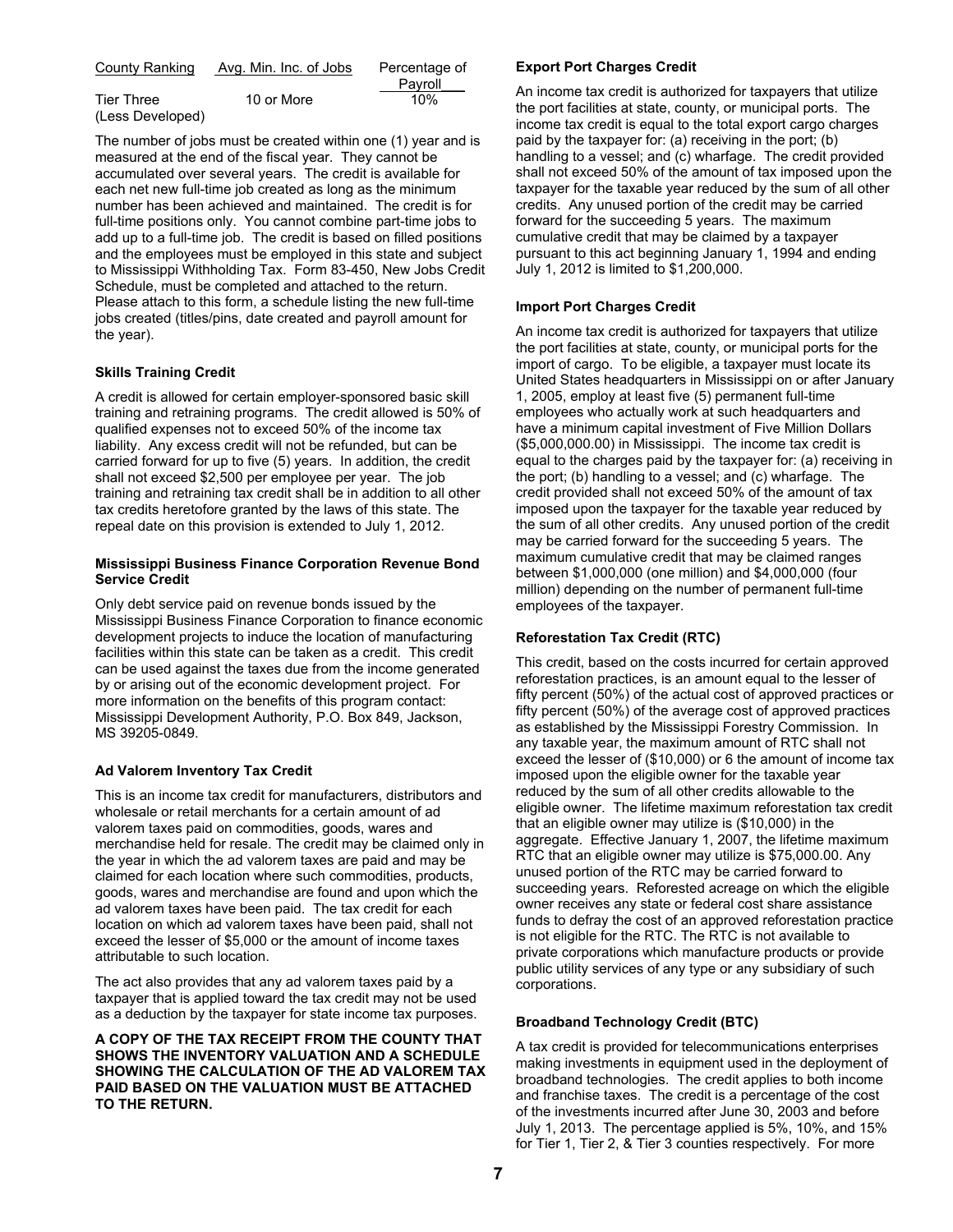details on eligibility, computation of the credit, qualifying expenditures, limitations, carryovers, as well as any necessary forms or work sheets, please contact the Corporate Tax Division at 601-923-7099. Enterprises qualifying for this credit are able to receive certain sales tax exemptions as well. For more information please contact the Sales Tax Bureau at 601- 923-7015.

#### **Manufacturing Investment Tax Credit**

A manufacturing enterprise who falls within the definition of the term "manufacturer" in Miss Code Ann § 27-65-11 and has operated in the state for at least two (2) years is allowed a manufacturing investment tax credit for income tax equal to five percent (5%) of the eligible investments made by the manufacturing enterprise. "Eligible investment" means an investment of at least One Million Dollars (\$1,000,000.00) in buildings and/or equipment for the manufacturing enterprise.

The maximum credit that may be claimed by a taxpayer on any project shall be limited to One Million Dollars (\$1,000,000.00). The Manufacturing Investment Tax Credit shall not exceed fifty percent (50%) of the taxpayer's state income tax liability in any one tax year. Any Manufacturing Investment Tax Credit claimed but not used may be carried forward for five (5) years from the close of the tax year in which the eligible investment was made. For more details on eligibility, computation of the credit, qualifying expenditures, limitations, carryovers, as well as any necessary forms or work sheets, please contact the Corporate Tax Division at 601-923- 7099.

#### **Wildlife Land Use Credit**

Effective January 1, 2010, a state income tax credit is allowed that provides a \$5.50 per acre tax credit for certain taxpayers that allow land to be used as a natural area preserve, wildlife refuge, wildlife management area or public outdoor recreation area. Land must first be approved to be suitable for the uses listed above by the Mississippi Commission on Wildlife, Fisheries and Parks. Any unused credit amount may be carried forward for five (5) years from the close of the taxable year in which the land was approved for such a use.

#### **General Restrictions on the Incentive Credit**

#### **The only credits whose usage are dependent on another credit are the Export Port Charges Credit, Import Port Charges Credit, and the Reforestation Tax Credit. The RTC should be used last.**

The total of the Jobs Tax Credit, the Headquarters Credit and the R & D Skills Credit, cannot exceed 50% of the total income tax due. The other credits are not limited in such a manner and their usage will be independent of one another. When one credit is limited to 50% of the income tax due and another one is also limited to 50% then combined they may offset 100% of the income tax due. It will be up to the taxpayer to list which credits are to be used on the tax return. Please keep in mind that a number of the credits do not have carry forward provisions.

When a deduction on the Mississippi tax return also gives rise to a tax credit, the amount of that credit which is being used in the current return must be added back to Mississippi income (loss) after any apportionment of income. The adding back of the credit to taxable income will increase the tax liability, which may increase the amount of credit that may be taken. When this is the case, continue to increase the amount of credit being used and add back to income until there is a difference

of \$1,000.00 or less between the two. Therefore, the credit added back may be, at most, \$1,000.00 less than the credit being used.

Some credits are based on a percentage of an expense, and in this case only the credit used should be added back. Those credits which are affected are: Finance Company Privilege, Child/Dependent Care, Skills Training, Gaming, Rural Economic Development (RED), Export Port Charges, Import Port Charges, Reforestation, and Ad Valorem tax credits.

The credits allowed shall not be used by any business enterprise or corporation other than the business enterprise actually qualifying for the credit.

#### **Growth and Prosperity (GAP) Areas Tax Exemption**

The Growth and Prosperity (GAP) Areas Tax Exemption was created to encourage businesses to locate facilities and hire individuals in areas that have a certain percentage of the population below the federal poverty level or have an unemployment rate that is 200% of the state's average unemployment rate.

The income and franchise tax exemption is available for a period of ten (10) years for certain businesses locating in a designated GAP area. The eligible businesses include ones that manufacture, process, assemble, store, warehouse, service, distribute, sell any products or goods including products of agriculture, research and development, and others as determined by MDA which will create at least ten (10) jobs.

Businesses that cannot claim the exemption are retail establishments, gaming businesses or casinos and electrical generation facilities. An eligible business that constructs a new facility or expands an existing facility located in one of the designated GAP areas can apply to MDA to be exempted from state and local taxes for a period of ten (10) years or until December 31, 2022, whichever occurs first.

A business that relocates from a county in Mississippi to a GAP Area is not eligible for the exemption. When filing the state income and franchise tax return claiming the exemption, attach a schedule showing the calculation of how the exemption was calculated, a copy of the certification from the MDA and the completed application, and the Income and Franchise Tax Credit Summary (Form 84-401) showing all credits taken.

The GAP Area Exemption is authorized under Miss Code Ann. § 27-7-21, § 27-13-5 and § 57-80-1 through § 57-80-11. For more information on the GAP Areas, please contact Mississippi Development Authority, Financial Resources Division – GAP Program at P.O. Box 849, Jackson, MS 39205.

### **Completing the Return**

#### **Round to the Nearest Dollar**

All dollar amounts should be rounded to the nearest whole dollar (no pennies). Round down to the next lower dollar amounts under \$.50 and round up to the next higher dollar amounts of \$.50 and over. For example: \$2.15 becomes \$2.00; \$4.75 becomes \$5.00; and \$3.50 becomes \$4.00. Additional schedules or attachments may be stapled to the return. Follow the line instructions on the return. Additional specific instructions are on the following page.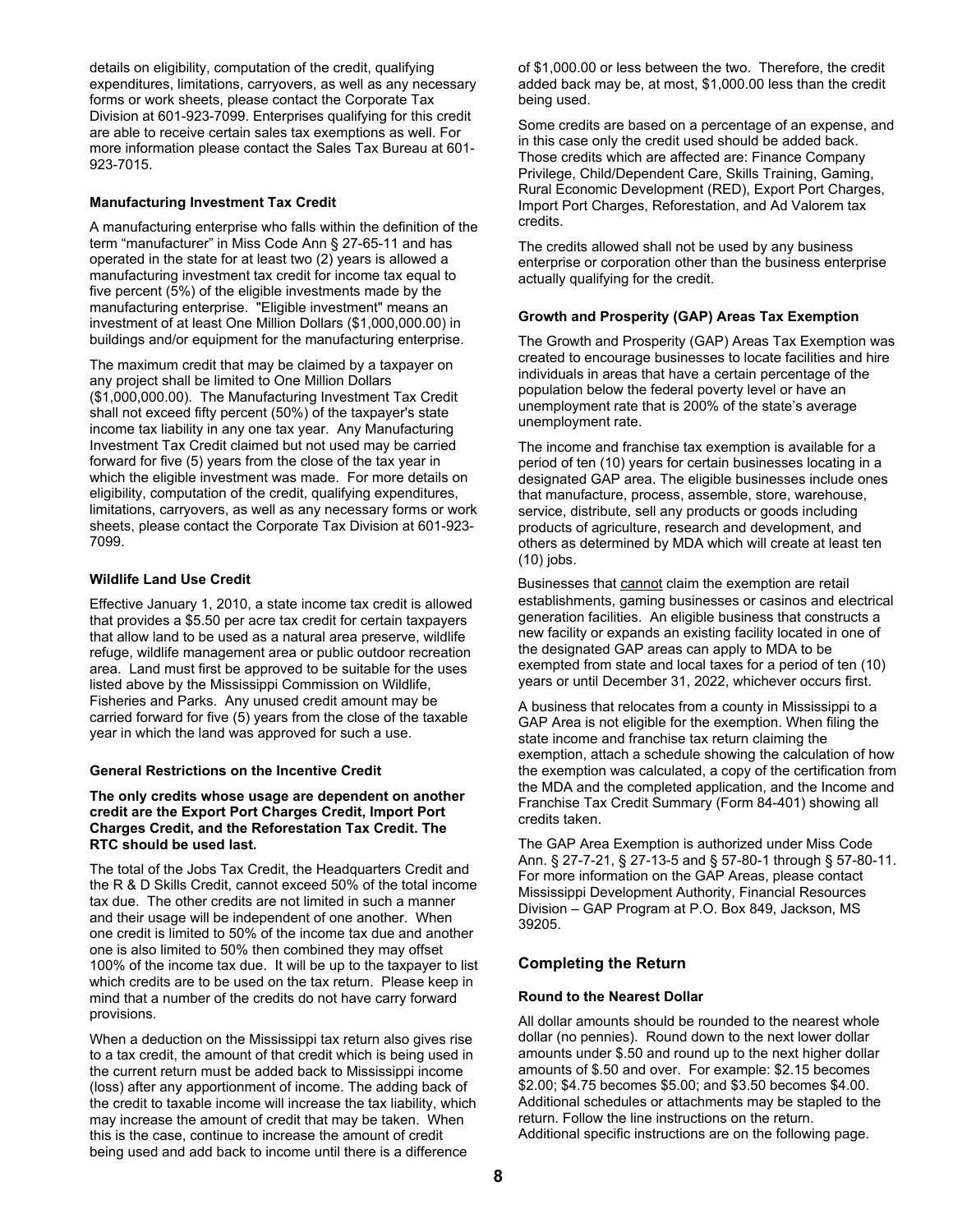#### **Taxpayer Information**

Please provide all information requested. County codes are listed in the following table. Enter the code corresponding to your principal business location.

| County           | Codes           | County             | Code            | County<br>Code      |                 |
|------------------|-----------------|--------------------|-----------------|---------------------|-----------------|
| Adams            | 01              | Itawamba           | 29              | Pike                | 57              |
| Alcorn           | 02              | Jackson            | 30              | Pontotoc            | $\overline{58}$ |
| Amite            | $\overline{03}$ | Jasper             | $\overline{31}$ | Prentiss            | 59              |
| Attala           | 04              | Jefferson          | 32              | Quitman             | 60              |
| Benton           | 05              | Jefferson-         | 33              | Rankin              | 61              |
|                  |                 | Davis              |                 |                     |                 |
| <b>Bolivar</b>   | 06              | Jones              | 34              | Scott               | 62              |
| Calhoun          | 07              | Kemper             | 35              | Sharkey             | 63              |
| Carroll          | 08              | Lafayette          | $\overline{36}$ | Simpson             | 64              |
| Chickasaw        | $\overline{09}$ | Lamar              | $\overline{37}$ | Smith               | 65              |
| Choctaw          | 10              | Lauderdale         | 38              | Stone               | 66              |
| Claiborne        | 11              | Lawrence           | 39              | Sunflower           | 67              |
| Clarke           | $\overline{12}$ | Leake              | 40              | Tallahatchie        | 68              |
| Clay             | 13              | Lee                | 41              | Tate                | 69              |
| Coahoma          | $\overline{14}$ | Leflore            | $\overline{42}$ | Tippah              | $\overline{70}$ |
| Copiah           | 15              | Lincoln            | 43              | Tishomingo          | 71              |
| Covington        | $\overline{16}$ | Lowndes            | 44              | Tunica              | $\overline{72}$ |
| Desoto           | 17              | Madison            | 45              | Union               | $\overline{73}$ |
| Forrest          | $\overline{18}$ | Marion             | 46              | Walthall            | $\overline{74}$ |
| Franklin         | 19              | Marshall           | $\overline{47}$ | Warren              | $\overline{75}$ |
| George           | $\overline{20}$ | Monroe             | 48              | Washington          | 76              |
| Greene           | 21              | Montgomery         | 49              | Wayne               | $\overline{77}$ |
| Grenada          | 22              | Neshoba            | 50              | Webster             | 78              |
| Hancock          | $\overline{23}$ | Newton             | 51              | Wilkinson           | 79              |
| Harrison         | $\overline{24}$ | Noxubee            | 52              | Winston             | 80              |
| <b>Hinds</b>     | $\overline{25}$ | Oktibbeha          | 53              | Yalobusha           | 81              |
| <b>Holmes</b>    | 26              | Panola             | 54              | Yazoo               | $\overline{82}$ |
| <b>Humphreys</b> | $\overline{27}$ | <b>Pearl River</b> | $\overline{55}$ | <b>Out-of-State</b> | 83              |
| Issaquena        | 28              | Perry              | $\overline{56}$ |                     |                 |

**Partnerships/LLC/LLP's filing an informational return should start on Page 2, line 1.** 

# **S Corporations - Franchise Tax (Lines 1 through Line 4)**

**Line 1.** Enter the amount of taxable capital from Form 84-110, line 19.

**Line 2.** Enter the amount of franchise tax due. Franchise tax is due by the original due date of the return. The automatic six-month extension of time only extends the time for filing the return, not the payment of any tax. If the franchise tax is not paid by the original due date, interest and penalty for late payment should be computed and entered on line 15 and 16.

**Line 3.** For each credit claimed From Form 84-401, line 1, enter the total amount of franchise tax credit.

**Line 4.** Enter the net franchise tax due (line 2 less line 3). If line 3 equals or exceeds the amount shown on line 2, enter a zero.

#### **Composite Income Tax Only (Lines 5 through Line 8)**

**Line 5.** Enter zero UNLESS the taxpayer is filing a composite return or is required to make a payment of tax because it failed to obtain an agreement from a nonresident shareholder required by subsection (3)(a) of section 10 of the Mississippi S Corporation Income Tax Act. In either of these situations, enter the total of the nonresident shareholders' distributions included in the composite return from Line 32, Form 84-122 or on which payment of tax is required by the S Corporation for failure to secure the above mentioned agreement.

An S corporation cannot join in the filing of a combined income tax return. However, an S corporation and all of its Qualified Subchapter S Subsidiaries will be included in a single return filing by the parent S corporation. All of the assets, liabilities, and items of income, deductions, and credits of the QSSS are treated for income tax purposes as if they belong to the parent, and its income, deductions and credits are to be included in the parent's income tax return. In such a case, the owner of the QSSS is considered doing business in Mississippi for both income and franchise purposes. If applicable, enter the name and FEIN of the subsidiary. This same rule applies with respect to the corporate owner that is required to file and report for Federal income tax purposes on the activity conducted in Mississippi by a SMLLC.

**Line 6.** Enter the amount of income tax due. The rates of tax are: 3% on the first \$5,000 of taxable income; 4% on the next \$5,000 of taxable income; and 5% on taxable income in excess of \$10,000.

An S corporation is not subject to the income tax imposed by Miss Code Ann. § 27-7-5. However, if the S corporation either (a) files a composite return and makes composite payments of tax on behalf of some or all of its nonresident shareholders, or (b) makes a payment of tax because it failed to obtain an agreement from a nonresident shareholder required by subsection (3)(a) of section 10 of the Mississippi S Corporation Income Tax Act or because a nonresident shareholder fails to file a return and to make timely payments of all taxes imposed on the shareholder by this state, the amount of the payments should be entered here. See the instructions on page 10 for filing a composite return and for rates of tax for composite returns and the other payments indicated above.

**Line 7.** As a general rule, all credits generated by the s corporation or partnership are passed through to the shareholders based on their respective ownership percentages.

In the event that a composite return is filed on behalf of some or all of the nonresident shareholders, or in the event that a liability for taxes arises due to the failure to secure an agreement from a nonresident shareholder as discussed above or a nonresident shareholder fails to file a return and make timely payment of taxes due, any credit which would otherwise be passed through to the shareholder(s) involved may be utilized against the tax liability shown on line 6.

For limitations, please see the credits section on pages 5 through 7.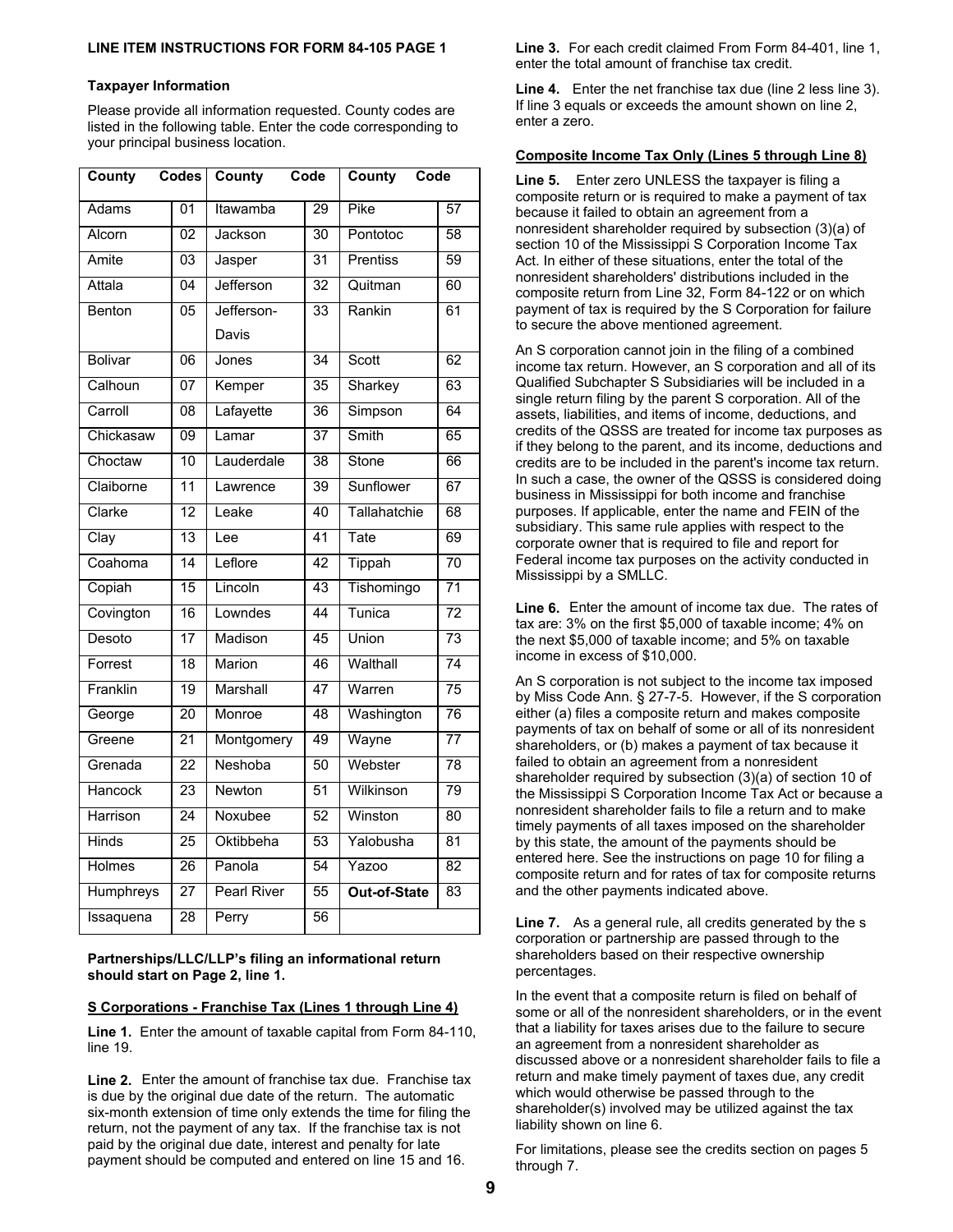**Line 8.** Enter the net income tax due (line 6 less line 7). If line 7 equals or exceeds the amount shown on line 6, enter a zero.

**Line 9.** Enter the total franchise and income tax due. (Add lines 4 and 8).

**Line 10.** Enter the credit due for previous payment. The amount of overpayment from the prior year should be the amount shown on the previous return as an overpayment to be credited to the next year.

**Line 11.** Enter the total amount of estimated tax payments and payments with extensions. This should equal the total of quarterly estimated income tax payments and the amount of income and franchise tax paid with the request for an automatic six-month extension of time to file.

**Line 12.** Enter the total previous payments made for the tax year (add lines 10 and 11).

**Line 13.** Enter the net total franchise and income tax due. This is the amount of total tax due less previous payments (line 9 minus line 12).

**Line 14.** If the current Mississippi Income Tax liability (line 8) is \$200 or less, then estimated income tax payments were not required for this year. If the current year Mississippi Income Tax liability exceeded \$200, Form 83- 305 (s corporations) and Form 80-320 (partnerships) should be completed and attached to the return **if filing a composite return**. S corporations enter the amount from Form 80-305, line 19. Partnerships enter the amount from Form 80-320, line 12.

**Line 15.** Enter the amount of interest due on late payment of the tax. An extension of time only extends the time for filing a return, not payment of the tax. If the income and franchise tax is not paid by the original due date of the return, then interest is due at the rate of 1% per month.

**Line 16.** Enter the amount of penalty due on late payment of the tax. An extension of time only extends the time for filing a return, not the payment of tax. The penalty imposed for failure to pay the tax when due 1/2% per month, not to exceed 25% in the aggregate.

**Line 17.** Enter the amount of penalty due for failure to file a return by the due date of the return. The penalty for failure to file a return is 5% per month not to exceed 25% in the aggregate. Such failure to file penalty shall not be less than \$100 for income tax.

**Line 18.** Enter the balance of tax due. This is the amount of total tax due less previous payments plus interest and penalties (line 9 minus line 12 plus lines 13 through line 1

7

Line 19. If there is an overpayment (line 12 minus line 9), . enter the amount of the total overpayment on this line.

**Line 20.** Enter the portion of line 19 that you wish to carry forward and credit against your next year's tax liability. This credit will be considered for estimated income tax purposes as a first quarter payment.

**Line 21.** Enter the portion of line 19 that you wish refunded. The total of line 20 and line 21should equal line 19.

#### **Mississippi Schedule K-1**

The amounts to be shown on the Mississippi Schedule K-1 should represent Mississippi income and/or deductions. Due to the differences in treatment of various elements of income, expenses and/or credits for Federal and State purposes, the amounts shown on the Mississippi K-1 will not necessarily be the same amounts as shown on the Federal K-1. Determination of the amounts to be reported on the Mississippi K-1 should be made using the same procedure as used for determining amounts shown on the Federal K-1.

### **INSTRUCTIONS FOR COMPLETING FORM 84-122 COMPUTATION OF NET TAXABLE INCOME SCHEDULE**

#### **General Instructions**

• Taxpayers must make certain adjustments to federal taxable income in arriving at Mississippi net income. This schedule highlights some of the differences but is not an all-inclusive list.

• The Mississippi Administrative Code is available at our web site ( www.dor.ms.gov). The Mississippi Code is available at the Secretary of State's web site (www.sos.ms.gov).

• Multistate construction contractors and producers of mineral or natural resource products are required to use direct accounting as provided for on Form 84-124. In this situation lines 1 through 13 of this form are not completed unless the taxpayer also has income apportionable to this state from another line of business.

• Lines 10, 11, 12, 14, & 16 of this form do not apply to taxpayers doing business only in Mississippi.

#### **LINE INSTRUCTIONS:**

**Line 1.** Enter the amount of taxable income (loss) (before Net operating Loss and Special Deductions) per Federal Form 1120S (s corporations) and Federal Form 1065 (partnerships).

**Line 2.** Enter the combined amount of the pass-through income items shown on Federal Form 1120S/1065 Schedule K. Long term and short term capital losses are included only to the extent of current year capital gains.

**Line 3.** Enter the combined amount of pass-through deductions shown on Federal Form 1120S/1065, Schedule K.

**Line 4.** Enter the total of lines 1 plus 2 less line 3. This amount represents federal net income.

**Line 5.** Enter the amount of state, local and foreign government income taxes claimed as a deduction on Form 1120S/1065.

**Line 6.** Enter the amount of interest on obligations of states and political subdivisions thereof (other than Mississippi) received by the corporation, net of expenses.

**Line 7.** Enter the amount of depletion claimed on Form 1120S/1065 in excess of the cost basis of the asset on which the depletion is claimed.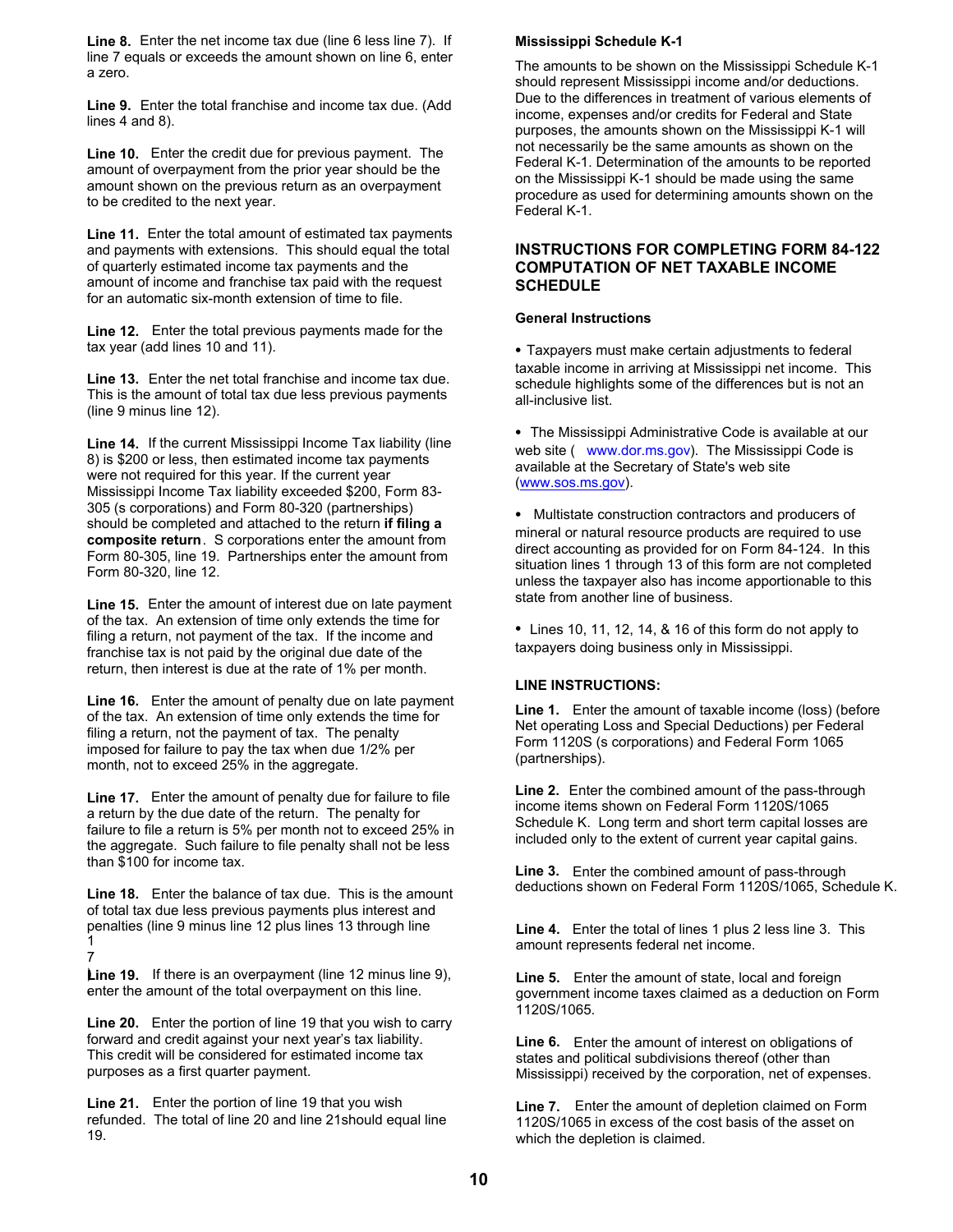**Line 8.** Enter the amount of special depreciation allowance claimed for federal tax purposes. Federal Form 4562 must be completed twice and attached immediately after Form 84-122.

The first submission reflects the deductions taken for federal income tax purposes. The second submission will be labeled Mississippi at the top of the form and will compute the apportionable and/or allocable depreciation deduction without taking into account any special depreciation allowance (generally line 14 of Federal Form 4562).

Any difference between the two submissions resulting from the special depreciation allowance is reported as an increase on this line. Any additional depreciation expense, for purposes of this state, due to the basis adjustment not being made is reported on line 15 of this form.

**Line 9.** Enter any other additions required by law. Other additions include, but are not limited to, 1) charitable contribution carryovers, 2) unrecognized installment sale gains, and 3) add back of intangible expenses and costs and interest expenses and costs incurred with certain related members. Mississippi allows a 20% deduction for charitable contributions (as compared to 10% for federal), but does not allow a carryover of any unused contributions deduction.

For more information on treatment of installment sales, as well as the years effected, see Section 27-7-9 of the code.

Intangible expenses and costs and interest expenses and costs incurred with certain related members must be added back to income. For details see Section 27-7-17(2).

**Line 11.** Exempt interest received on direct U. S. Government obligations (see Title 35, Part III, Subpart 02, Chapter 04 of the Miss Admin Code on what constitutes a direct obligation) is not taxable to Mississippi. Enter the amount of such interest reported as income on Form 1120S/1065, net of expenses.

**Line 12.** Enter the amount of wage expense that was not deducted on Form 1120 because a federal tax credit was taken in lieu of an expense.

**Line 13.** Enter the income/loss from a partnership or other flow-through entity. Flow-through entity income is allocated based on the source as determined in the hands of the flowthrough entity rather than the owner.

**Line 14.** Multistate construction contractors and producers of mineral or natural resource products must use direct accounting (Form 84-124 - Direct Accounting Income Statement), to report the income from these lines of business. Enter the income (net of expenses) from these lines of business as reported on Federal Form 1120. For further information concerning accounting methods for contractors and mineral producers please see Title 35, Part III, Subpart 08, Chapter 06 of the Miss Admin Code for details. If this is your only line of business in Mississippi, skip lines 1 through 23 and start with line 24.

**Line 15.** When a special depreciation allowance is taken for federal tax purposes, the depreciable base must be reduced by the amount of the allowance. Enter the additional depreciation expense for purposes of this state due to the basis adjustment not being made for state purposes. Attach supporting computations for any amounts claimed.

**Line 16.** Enter any other deductions authorized by law. For each adjustment, provide an explanation of the basis for exclusion and a schedule showing how the amount is

computed. In particular, gain from the sale of an interest in certain types of domestic entities may not be recognized for state purposes. If this is applicable provide a schedule showing the computation of the non-recognized gain. For more details on what qualifies for this exclusion, see Miss Code Ann. § 27-7-9(f)(10).

**Line 18.** Adjusted Federal Form 1120S/1065 income (loss) subject to apportionment (line 4 plus line 10 minus line 17). If this corporation is not doing business in other states (as opposed to multiple states) skip lines 19 through 21 and enter the amount of this line on line 22.

**Line 19.** Enter the amount of nonbusiness income (loss) shown on the Nonbusiness Income Worksheet, Form 84- 150, Column E.

**Line 23.** Enter the amount of nonbusiness income (loss) allocated to this state shown on the Nonbusiness Income Worksheet, Form 84-150, Column F.

**Line 24.** Enter the amount of Mississippi sourced income (loss) received from flow-through entities (Attach Mississippi K-1's).

**Line 25.** Enter the amount reported on Form 83-124, Page 1 Line 31 and/or Page 2, line 15.

( MDA) and the

**Line 26.** Enter other adjustments required by law.

**Line 27.** Enter amount of income exemption. When filing the state tax return claiming an exemption, attach a schedule showing the calculation of how the exemption was calculated, a copy of the certification from the Mississippi Development Authority (MDA) and the completed application.

**Line 28.** Income apportioned and directly allocated to Mississippi (sum lines 22 through 27). Note: Unless you are filing a composite return on behalf of some or all of the nonresident shareholders, stop here and enter zero on Form 85-105, line 5.

**Line 30.** Composite return filing adjustments (See section below).

**Line 31.** Deduct any available separate company composite MS net operating loss carryover or carryback to the extent of composite income. Attach a completed Form 84-155. Mississippi does not conform to federal net operating loss rules.

**Line 32.** Mississippi composite income subject to tax (line 29 less line 30 and line 31). If positive, report this amount on Form 84-105, Pass-Through Entity Tax Return, line 5. **Only income of qualified non-resident partners electing to be in a composite filing is included on this line.** All other partners' income is reported on their respective Mississippi K-1's and as a part of their respective Mississippi income tax filings.

#### **COMPOSITE FILING INSTRUCTIONS**

Nonresident individuals/partners without any activity in Mississippi other than that form the pass-through entity may elect to be included in a composite filing. Once an individual elects to be included in a composite filing, they must continue to file in this manner. Underestimate, late payment, and any other interest and penalties will be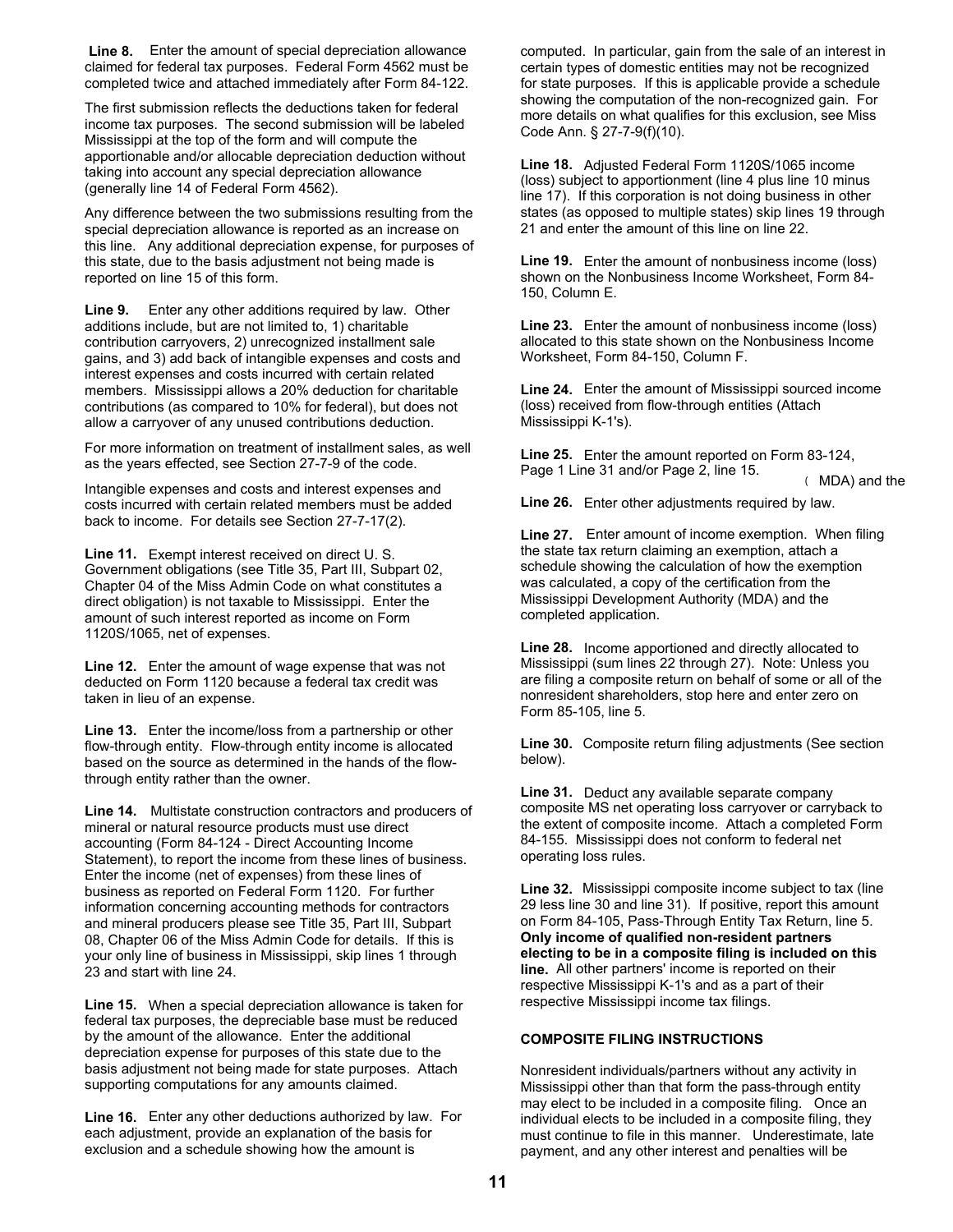determined on the composite income.

The net income for each electing member included in a composite filing will generally be computed in the same manner as in a separate individual filing except that a deduction of \$5,000.00 or 10% of the composite net income, whichever is less, is authorized in lieu of any individual exemption and deduction. Likewise, the tax liability is computed on the combined income of all electing members, that is, on the composite taxable income.

Composite members are allowed tax credits, as well as net operating loss and capital loss deductions, provided they are computed and tracked on an individual basis.

#### **Examples**

#### **Example 1:**

White Acre, Inc. is a multi-state foreign S corporation doing business in Mississippi. B, C, D, E and F are shareholders of the corporation each with a 20% ownership/profits interest. B, C, D, and E are residents of Texas, while F is a resident of this state. B, C, and D elect to be included in a combined return.

White Acre has the following income computations:

| • Ordinary Income per federal 1120S.                                    | \$150,000.00     |
|-------------------------------------------------------------------------|------------------|
| • Net Income from rental real estate activities<br>(federal schedule K) | \$20,000.00      |
| • Interest Income                                                       | \$48,000.00      |
| • Net 1231 Gain                                                         | \$11,500.00      |
| • Section 179 Expense                                                   | $<$ \$17,500.00> |
| • Total Federal Income                                                  | \$212,000.00     |
| State Additions:                                                        |                  |
| Add back of intangible expenses with related<br>member                  | \$140,000.00     |
| State Deductions:                                                       |                  |
| Interest on Obligations of the United States<br>(Net of expenses):      | <\$40,000.00>    |
| • Total Net Income for State purposes                                   | \$312,000.00     |
| Less: Non-business income allocable within/<br>without this state:      | <\$20,000.00>    |
| • Net Business Income Subject to<br>Apportionment:                      | \$292,000.00     |
| <b>Apportionment Factor:</b>                                            | 40.00%           |
| Mississippi Net Business Income                                         | \$116,800.00     |
| Non-business allocable to MS                                            | \$2,000.00       |
| Mississippi Net Income:                                                 | \$118,800.00     |
| This amount corresponds to Line 28 of Form 84-122                       |                  |
| Ownership Interest of B, C, & D                                         | 60%              |
| Composite Filing MS Net Income                                          | \$71,280.00      |
| <b>Composite Filing Exemption/Deduction</b>                             | $<$ \$5,000.00>  |
| <b>Composite Filing Net Operating Loss</b>                              | ∽מח חחח חר∙~     |

Carryover <\$20,000.00> Composite Filing MS Net Taxable Income \$46,280.00

**This amount corresponds to Line 32 of Form 84-122** 

#### **The difference between lines 28 and 32 is \$72,520.00 and is entered on line 30 of Form 84-122.**

| • Composite Filing Income Tax Liability | \$2,164.00  |
|-----------------------------------------|-------------|
| • Schedule K Income:                    |             |
| Shareholder B Mississippi Income        | \$17,093.00 |
| Shareholder C Mississippi Income        | \$17,093.00 |
| Shareholder D Mississippi Income        | \$17,093.00 |
| Shareholder E Mississippi Income        | \$23,760.00 |
| Shareholder F Resident Income           | \$62,400.00 |

• Schedule K income for each of the shareholders B, C, and D is determined by multiplying the Composite Filing MS Net Taxable Income and the ratio of the respective shareholders ownership percentage to the total ownership percentage of composite filers (\$51,280.00 \* 20% / 60%). Income attributable to composite filers is reported on schedule K, but will not be reported on a K-1 since the income is part of the composite filing.

• Schedule K income for shareholder E a nonresident noncomposite filer is determined by multiplying Mississippi Net Income and the shareholder's ownership or profits percentage. Any net operating loss carryover would be applied at the shareholder level in a nonresident return filing.

• Schedule K - 1

Shareholder E:

Ordinary Income

| (Includes adjustment for add-back of<br>intangible exp.)                   | \$23,200.00        |
|----------------------------------------------------------------------------|--------------------|
| Net Income from Rental Real Estate<br>Activities                           | \$400.00           |
| Interest Income (Includes adjustment of<br>exempt inc. from treasury sec.) | \$640.00           |
| Net 1231 Gain                                                              | \$920.00           |
| Section 179 Expense                                                        | $<$ \$1,400.00 $>$ |
|                                                                            |                    |

• This rental real estate Income is classified as nonbusiness in nature. The Mississippi allocable portion is \$2,000.00 of which shareholder E received 20% or \$400.00.

• Schedule K income for shareholder F a resident of this state is determined by multiplying Total Net Income for State Purposes and the shareholder's ownership or profit percentage.

• Schedule K -1

Shareholder F:

| Ordinary Income (Includes adj. for add-back<br>of intangible exp.) | \$58,000.00        |  |
|--------------------------------------------------------------------|--------------------|--|
| Net Income from Rental Real Estate<br>Activities                   | \$4,000.00         |  |
| Interest Income                                                    | \$1,600.00         |  |
| Net 1231 Gain                                                      | \$2,300.00         |  |
| Section 179 Expense                                                | $<$ \$3,500.00 $>$ |  |
|                                                                    |                    |  |

Composite Members are allowed tax credits, as well as net operating and capital loss deductions provided they are computed and tracked on an individual basis.